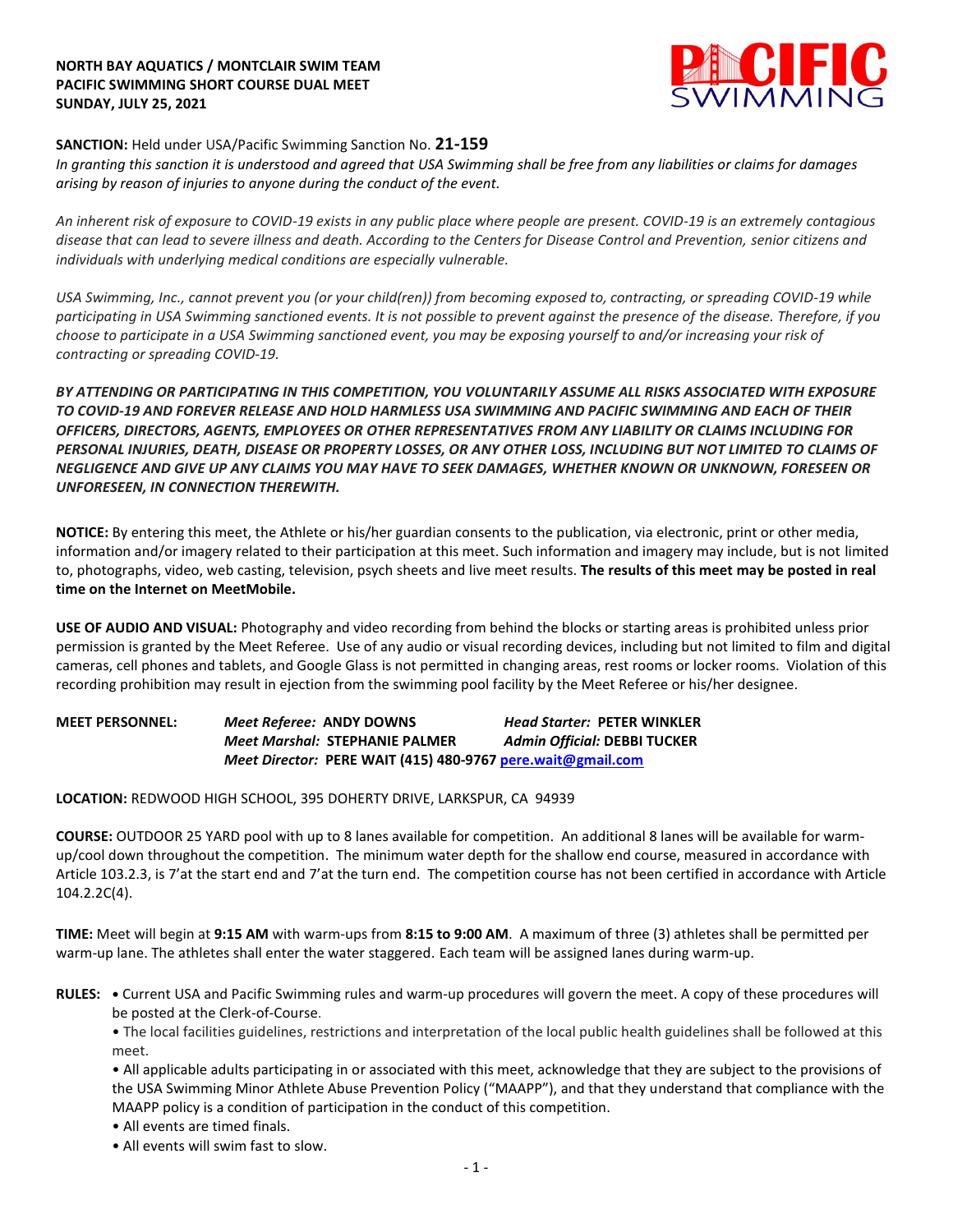- Athletes may compete in a maximum o**f 4 INDIVIDUAL** events and **2 RELAY** events per day.
- All Athletes ages 12 and under should complete competition within four (4) hours.
- Entries will be accepted until the meet is full.

**•** If local conditions warrant it the Meet Referee, with the concurrence of the Meet Director, may require a mandatory scratch down. Immediate cash refunds will be made for any mandatory scratches.

- **All Coaches and Officials must wear their USA Swimming membership cards in a visible manner.**
- FAMILIES/Athletes may set up chairs/tents in a designated area outside the pool facility.

• All applicable Marin County, City of Larkspur and State of California Public Health requirements for protection against COVID-19 will apply. The Meet Director and Meet Referee may remove any individual who does not comply.

**UNACCOMPANIED ATHLETES:** Any USA Swimming Athlete-Member competing at the meet must be accompanied by a USA Swimming Member-Coach for the purposes of Athlete supervision during warm-up, competition and warm-down. If a Coach-Member of the Athlete's USA Swimming Club does not attend the meet to serve in said supervisory capacity, it is the responsibility of the Athlete or the Athlete's legal guardian to arrange for supervision by a USA Swimming Member-Coach. The Meet Director or Meet Referee may assist the Athlete in making arrangements for such supervision; however, it is recommended that such arrangements be made in advance of the meet by the Athlete's USA Swimming Club Member-Coach.

**RACING STARTS:** Athletes must be certified by a USA Swimming member-coach as being proficient in performing a racing start or must start the race in the water. It is the responsibility of the Athlete or the Athlete's legal guardian to ensure compliance with this requirement.

**RESTRICTIONS:** • Smoking and the use of other tobacco products is prohibited on the pool deck, in the locker rooms, in spectator

- seating, on standing areas and in all areas used by Athletes, during the meet and during warm-up periods.
- Sale and use of alcoholic beverages is prohibited in all areas of the meet venue.
- No glass containers are allowed in the meet venue.
- No propane heater is permitted except for snack bar/meet operations.
- All shelters must be properly secured.
- Deck Changes are prohibited.

• Destructive devices, to include but not limited to, explosive devices and equipment, firearms (open or concealed), blades, knives, mace, stun guns and blunt objects are strictly prohibited in the swimming facility and its surrounding areas. If observed, the Meet Referee or his/her designee may ask that these devices be stored safely away from the public or removed from the facility. Noncompliance may result in the reporting to law enforcement authorities and ejection from the facility. Law enforcement officers (LEO) are exempt per applicable laws.

 Operation of a drone, or any other flying apparatus, is prohibited over the venue (pools, Athlete/Coach areas, Spectator areas and open ceiling locker rooms) any time Athletes, Coaches, Officials and/or Spectators are present.

**ELIGIBILITY:** • Athletes must be current members of USA Swimming and enter their name and registration number on the meet entry card as they are shown on their Registration Card. If this is not done, it may be difficult to match the Athlete with the registration and times database. The meet host will check all Athlete registrations against the SWIMS database and if not found to be registered, the Meet Director shall accept the registration at the meet (a \$10 surcharge will be added to the regular registration fee). Duplicate registrations will be refunded by mail.

• Meet is open only to qualified athletes registered with **NORTH BAY AQUATICS, MONTCLAIR SWIM TEAM.** Athletes who are unattached but training with **NORTH BAY AQUATICS, MONTCLAIR SWIM TEAM** are eligible to compete.

• Entries with **"NO TIME" will be accepted.**

• Disabled Athletes are welcome to attend this meet and should contact the Meet Director or Meet Referee regarding any special accommodations on entry times and seeding per Pacific Swimming policy.

• Athletes 19 years of age and over may compete in the meet for time only, no awards. Such Athletes must have met standards for the 17-18 age group.

• The Athlete's age will be the age of the Athlete on the first day of the meet.

**ENTRY FEES:** \$25.00 flat fee per Athlete. Entries will be rejected if payment is not sent at time of request. No refunds will be made, except mandatory scratch downs. Entry fees are payable to **North Bay Aquatics, 9 Scenic Rd, Fairfax, CA, 94930-1511** and are due on or before race day.

**TEAM ENTRIES:** A sd3 entry file must be submitted by **FRIDAY, JULY 16 TH** to the **MEET DIRECTOR [\(pere.wait@gmail.com\)](mailto:pere.wait@gmail.com)**. Request a confirmation of receipt to ensure delivery of the email and file**.**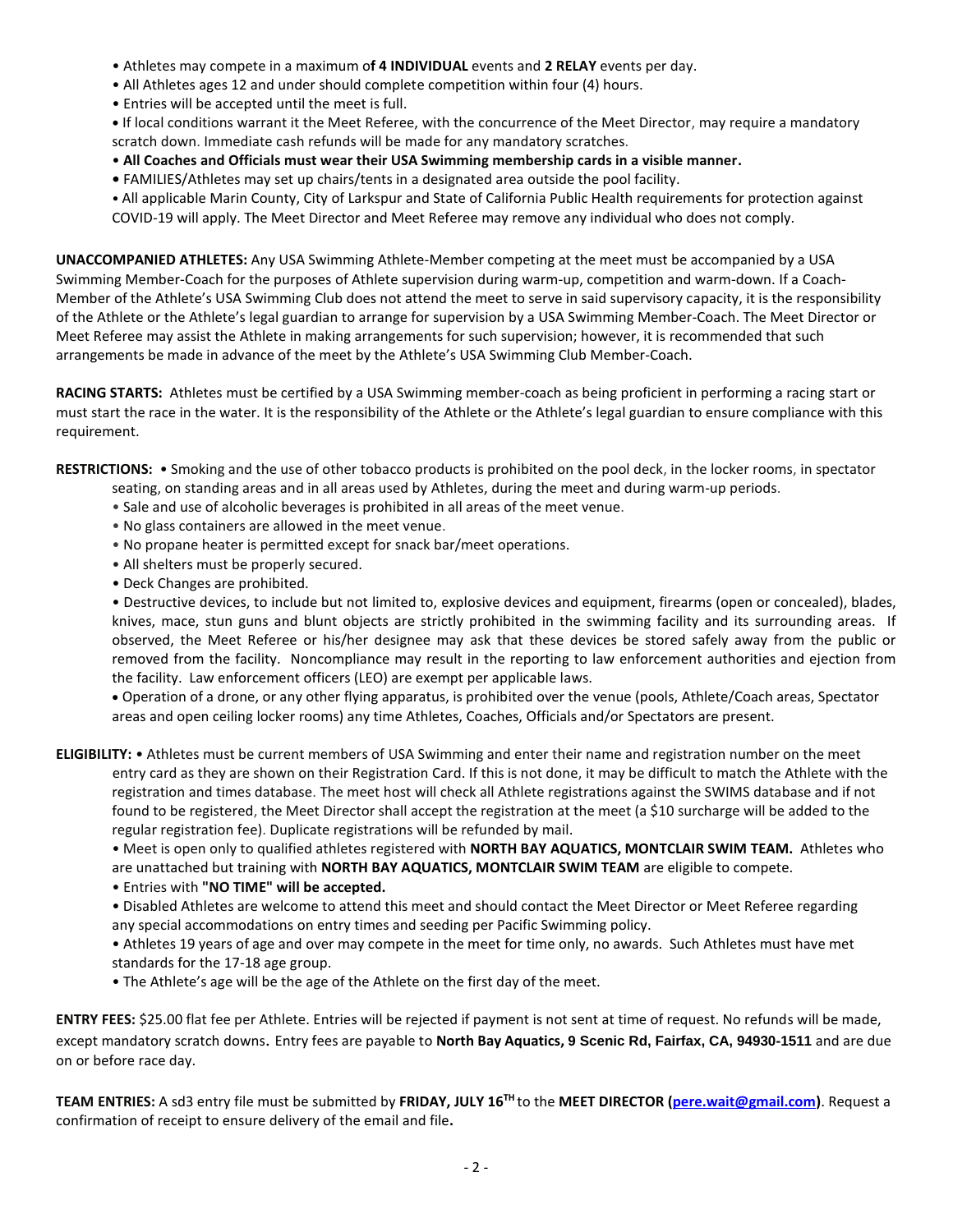**CHECK-IN:** The meet shall be pre-seeded. Athletes shall report to the bull-pen area at their scheduled time for each event.

**SCRATCHES:** Any Athletes not reporting for or competing in an individual timed final event that they have entered shall not be penalized.

#### **AWARDS:** None.

**ADMISSION:** Free, subject to change according to USA Swimming, Pacific Swimming, state & local COVID restrictions and guidelines. Please note that USA Swimming guidelines are more restrictive than the state guidelines.

**MISCELLANEOUS:** No overnight parking is allowed. Facilities will not be provided after meet hours.

### **EVENT SUMMARY:**

| <b>TIMED FINALS</b>    |                        |
|------------------------|------------------------|
| <b>12 &amp; UN</b>     | <b>13 &amp; OV</b>     |
| 200 Mixed Medley Relay | 200 Mixed Medley Relay |
| 200 IM                 | 200 IM                 |
| 100 FL                 | 100 FL                 |
| 200 BK                 | 200 BK                 |
| <b>50 BK</b>           | <b>50 BK</b>           |
| 100 FR                 | 100 FR                 |
| 200 BR                 | 200 BR                 |
| <b>50 BR</b>           | <b>50 BR</b>           |
| 500 FR                 | 500 FR                 |
| 200 FLY                | 200 FLY                |
| 100 BK                 | 100 BK                 |
| <b>50 FLY</b>          | <b>50 FLY</b>          |
| 100 BR                 | 100 BR                 |
| 100 IM                 | 100 IM                 |
| 200 FR                 | 200 FR                 |
| 50 FR                  | 50 FR                  |
| 200 Mixed Free Relay   | 200 Mixed Free Relay   |